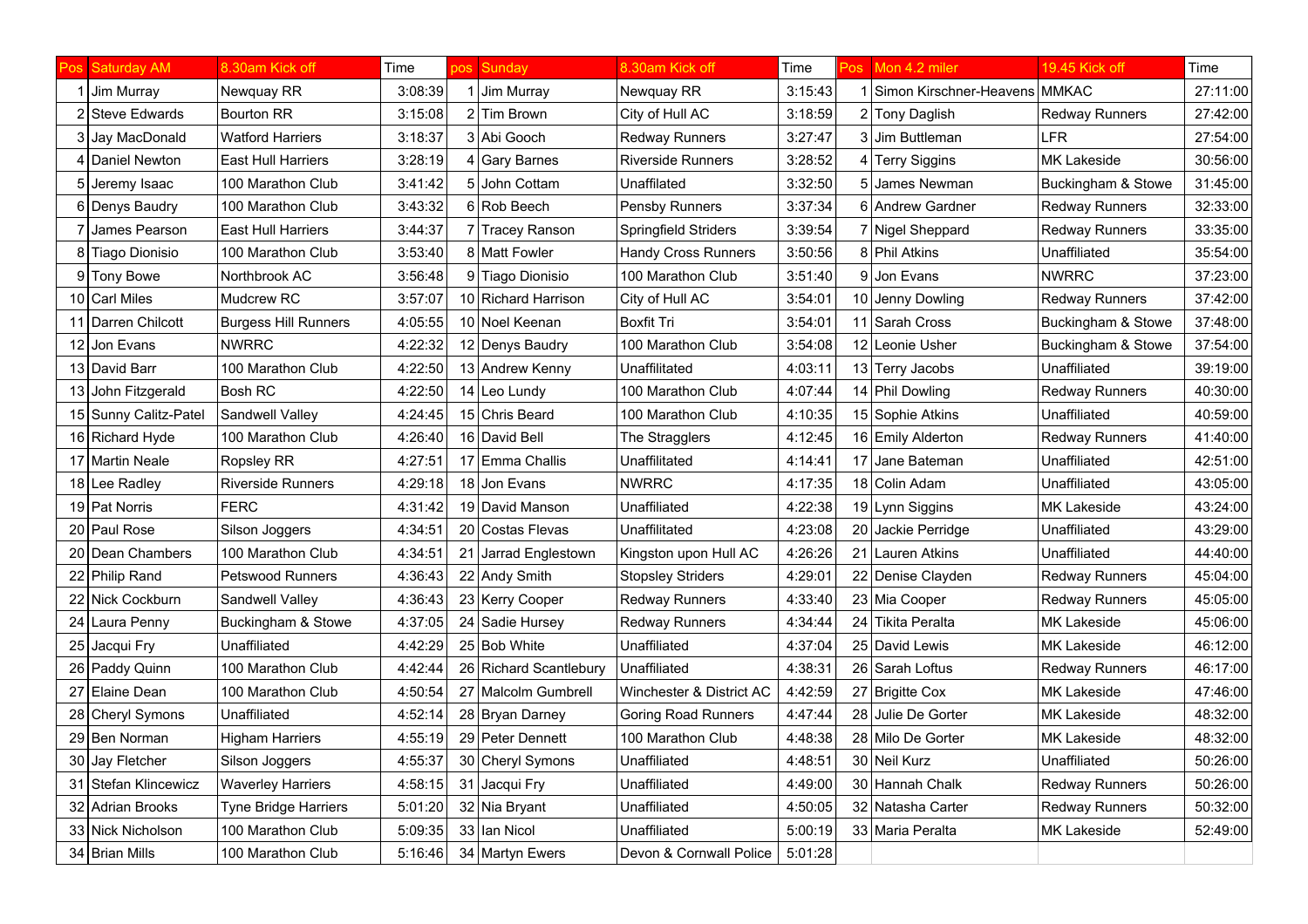|     | 35 Claire Amos           | <b>LFR</b>                 | 5:16:56 |    | 34 Paul Blackwell    | <b>GBRC</b>               | 5:01:28 |  |  |
|-----|--------------------------|----------------------------|---------|----|----------------------|---------------------------|---------|--|--|
|     | 36 Karen Summerville     | 100 Marathon Club          | 5:17:09 |    | 36 Elaine Dean       | 100 Marathon Club         | 5:13:10 |  |  |
|     | 37 Frances Thorne        | Unaffiliated               | 5:18:51 |    | 37 Brian Mills       | 100 Marathon Club         | 5:16:02 |  |  |
|     | 37 Mel Floyd             | 100 Marathon Club          | 5:18:51 |    | 38 Natalie Atkinson  | <b>FERC</b>               | 5:25:35 |  |  |
|     | 39 Ulen Neale            | Headington RR              | 5:21:30 |    | 39 Jane Sturzaker    | Unaffiliated              | 5:26:06 |  |  |
|     | 40 Clive Hearn           | 100 Marathon Club          | 5:34:12 |    | 40 Tinu Ogundari     | <b>FERC</b>               | 5:26:54 |  |  |
|     | 41 Peter Finn            | 100 Marathon Club          | 5:34:12 | 41 | John Titmus          | Buckingham & Stowe        | 5:35:49 |  |  |
|     | 41 Karl Randall          | 100 Marathon Club          | 5:34:12 |    | 42 Paul Cross        | Unaffilitated             | 5:37:09 |  |  |
|     | 43 Stuart Mellows        | <b>WDAC</b>                | 5:34:12 |    | 43 Martin Bush       | 100 Marathon Club         | 5:37:11 |  |  |
|     | 44 Jane Sturzaker        | Unaffiliated               | 5:39:01 |    | 44 Christine Hobson  | <b>Holmfirth Harriers</b> | 5:38:10 |  |  |
|     | 45 Lynda Copson          | Hillingdon AC              | 5:46:46 |    | 45 Lynda Copson      | Hillingdon AC             | 5:49:44 |  |  |
|     | 46 Lauren Goldsmith      | Lowestoft RR               | 5:49:01 |    | 46 Nick Nicholson    | 100 Marathon Club         | 5:52:48 |  |  |
|     | 47 Max Marshall          | <b>LFR</b>                 | 6:24:40 |    | 47 David Moles       | 100 Marathon Club         | 5:57:54 |  |  |
|     | 48 Davey Green           | 100 Marathon Club          | 6:24:48 |    | 48 Elizabeth Vassell | Unaffiliated              | 6:06:23 |  |  |
|     | 48 Vicky Lyon            | Penicuik Harriers          | 6:24:48 |    | 49 Kirsty Winwood    | Cornerstone Fit           | 6:06:42 |  |  |
|     |                          |                            |         |    | 50 Melanie Ross      | 100 Marathon Club         | 6:06:59 |  |  |
| no. | <b>Saturday Marathon</b> | Afternoon - 3pm Kick off   | Time    |    | 51 Vicky Lyon        | Penicuik Harriers         | 6:35:28 |  |  |
|     |                          |                            |         |    |                      |                           |         |  |  |
|     | 1 Mark Atkinson          | <b>MK Lakeside</b>         | 3:27:35 |    |                      |                           |         |  |  |
|     | 2 David Goodwin          | Sandwell Valley            | 3:34:22 |    | Half - Saturday PM   | 1pm Kick off              | Time    |  |  |
|     | 3 Damon Hesford          | Unaffiliated               | 3:46:20 |    | 1 Mark Squire        | <b>Redway Runners</b>     | 1:40:11 |  |  |
|     | 4 Paul Butcher           | Unaffiliated               | 3:50:26 |    | $2$ Geoff New        | <b>MMKAC</b>              | 1:46:46 |  |  |
|     | 5 David Bell             | The Stragglers             | 3:57:39 |    | 3 Rebecca Parry      | <b>Wigston Phoenix</b>    | 1:49:33 |  |  |
|     | 6 Rich Rex               | City of Hull AC            | 3:59:15 |    | Dean Hassall         | <b>Wigston Phoenix</b>    | 1:51:52 |  |  |
|     | 7 Mark Saunders          | Unaffiliated               | 4:03:12 |    | 5 Rob McGreal        | Redway Runners            | 1:52:07 |  |  |
|     | 8 Tiago Dionisio         | 100 Marathon Club          | 4:10:14 |    | 6 Colin Rettey       | <b>Redway Runners</b>     | 1:52:14 |  |  |
|     | 9 Peter Dennett          | 100 Marathon Club          | 4:14:24 |    | 7 Chris Murray       | <b>Barrow Runners</b>     | 1:58:41 |  |  |
|     | 10 Tara East             | Unaffiliated               | 4:26:05 |    | 8 Jerome Timbrell    | <b>Quantock Harriers</b>  | 1:59:26 |  |  |
|     | 11 Tara Rufus            | <b>Quantock Harriers</b>   | 4:33:55 |    | 9 Tina McGreal       | <b>Redway Runners</b>     | 2:03:11 |  |  |
|     | 12 Paul Barton           | Ampthill & Flitwich Flyers | 4:41:57 |    | 9 Steve Morris       | Redway Runners            | 2:03:11 |  |  |
|     | 13 Nick Cockburn         | Sandwell Valley            | 4:42:21 | 11 | James Nesbitt        | <b>Redway Runners</b>     | 2:03:11 |  |  |
|     | 14 Sunny Calitz-Patel    | Sandwell Valley            | 4:47:40 |    | 12 Vanessa Stride    | <b>MMKAC</b>              | 2:13:29 |  |  |
|     | 15 Martin Bush           | 100 Marathon Club          | 4:54:43 |    | 13 Leigh Steere      | <b>Redway Runners</b>     | 2:14:32 |  |  |
|     | 16 Ian Odgers            | Dereham Runners            | 5:04:25 |    | 14 David Gravestock  | Greenlight PT             | 2:18:08 |  |  |
|     | 17 Natalie Atkinson      | <b>FERC</b>                | 5:09:44 |    | 15 Karen Bugaj       | <b>MMKAC</b>              | 2:21:42 |  |  |